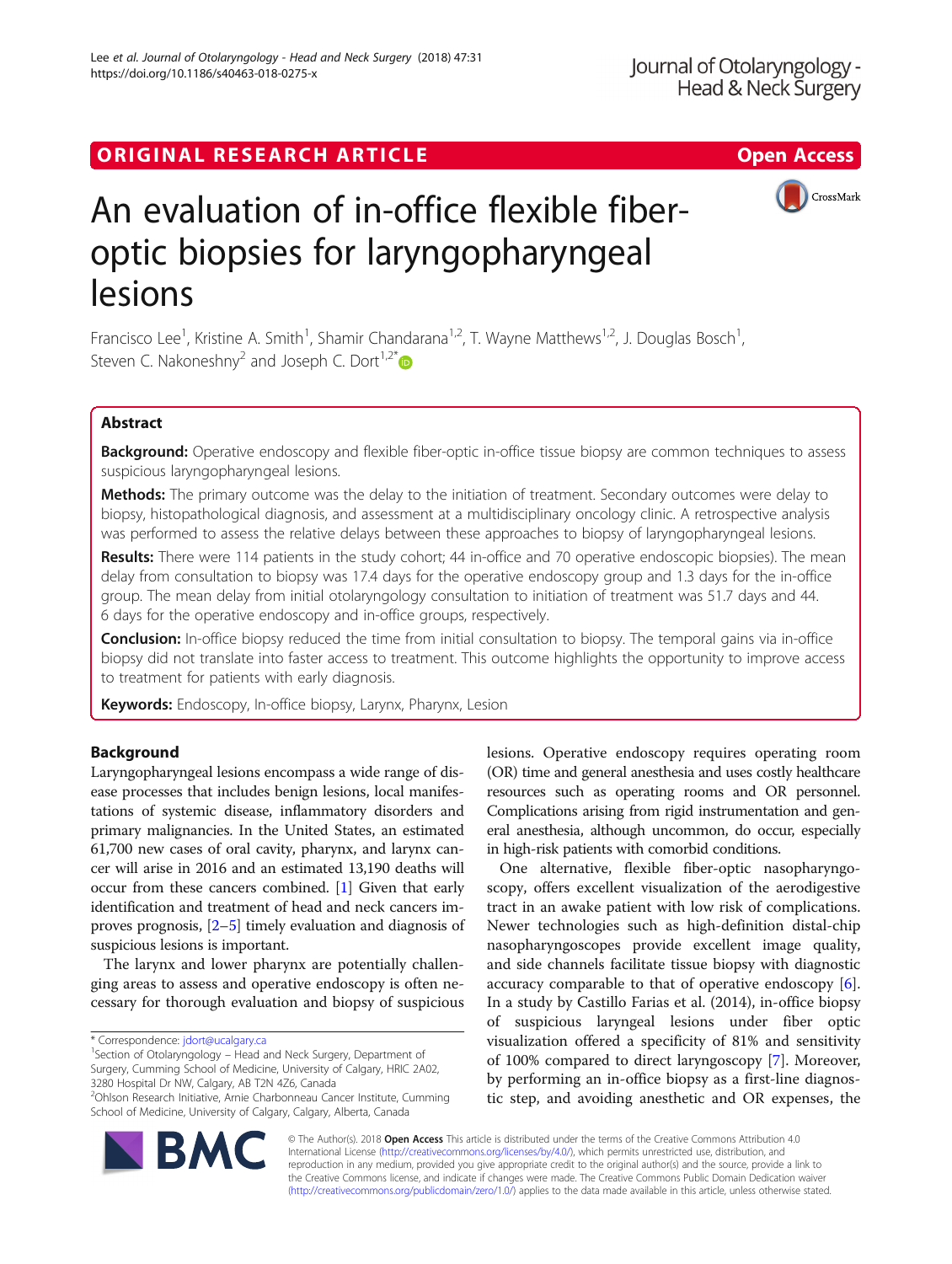authors reported a cost savings of 80% when compared to an operative biopsy for all patients presenting with suspicious lesions.

In addition to cost savings, it is important to understand the impact on time to diagnosis of different diagnostic approaches. The time differences between inoffice and operative approaches to the biopsy of suspicious laryngopharyngeal lesions remains relatively unknown. Furthermore, little is known about the impact of time to diagnosis on overall time to initiation of treatment. We therefore undertook a study to measure the differences in time to diagnosis and time to initiation of treatment in patients with laryngopharyngeal lesions who were undergoing operative endoscopy compared to a patient cohort undergoing in-office biopsy. Our hypothesis was that in-office biopsy would result in faster diagnosis and faster access to treatment.

## **Methods**

## Study design

We performed a retrospective case-control study comprising patients referred to a tertiary Head and Neck Oncology and Laryngology Clinic from January 1st, 2010 to December 31st, 2015. Cases were defined as patients undergoing in-office biopsies and the controls were defined as patients undergoing operative endoscopy requiring general anesthesia. This study was reviewed and approved by the Health Research Ethics Board of Alberta – Cancer Committee.

## Patients

The study focused on patients presenting with oropharyngeal or laryngeal lesions requiring biopsy. These subsites were chosen because conventional access and biopsy of these lesions traditionally requires operative endoscopy. Patients older than 18 years of age with lesions visible on office endoscopy were eligible for inclusion. In-office biopsy patients were identified by review of billing codes and laryngology clinic records during the time period of interest and charts of potentially eligible patients were reviewed. Operative endoscopy patients were identified by querying a relational database (Otobase®, Seattle, WA) used to prospectively track all patients treated in our program. Patients with lesions accessible to a simple transoral biopsy without endoscopic assistance were not included. Patients unable to tolerate flexible endoscopy or who had a history of bleeding disorder were also ineligible for an in-office procedure. Patients with non-squamous cell carcinoma or a benign diagnosis were also excluded. The final cohort comprised 114 patients (44 in-office biopsy group and 70 operative endoscopy group) (Fig. 1).



# **Outcomes**

The primary outcome of interest was the time from the date of initial consultation by an otolaryngologist to the date of tissue biopsy. Secondary outcomes were the time from initial consultation to treatment, time from cancer diagnosis to multidisciplinary oncology consultation (MDOC), time from consultation to histopathological diagnosis and time from consultation to treatment.

# Statistical analysis

Categorical variables were analyzed using either the Chi square or Fisher's exact test as appropriate. Continuous variables were analyzed using Students t-test or a Wilcoxon rank-sum test as appropriate.  $P$ -values of < 0.05 were considered statistically significant for all tests. Statistical analyses were performed using Stata 14.2 (Stata-Corp LP, College Station, Texas, USA).

# Results

One hundred fourteen patients were eligible for inclusion in the study (Fig. 1). The operative endoscopy biopsy group had 70 patients while the in-office biopsy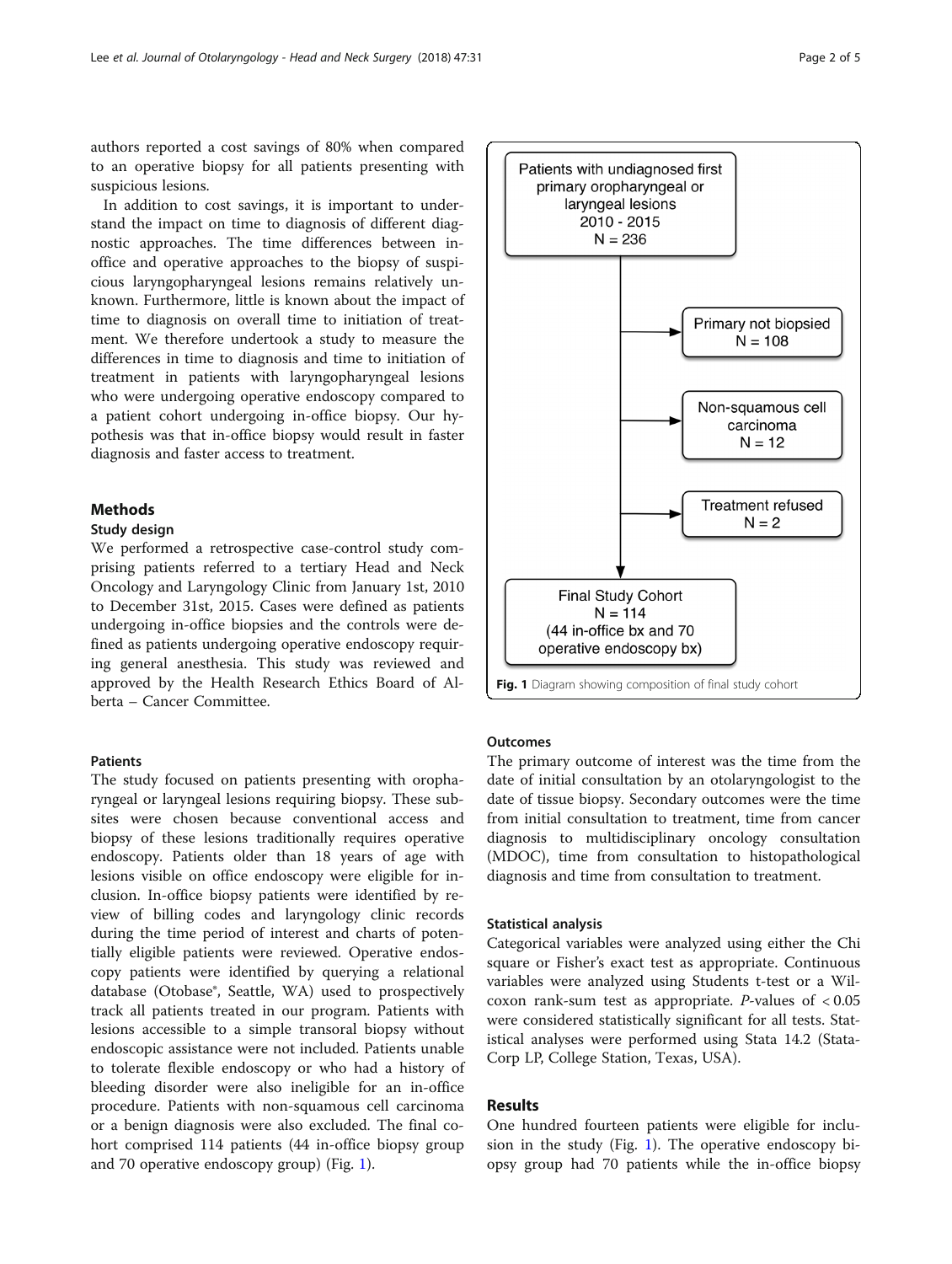group had 44 patients. Demographic information for the study population are summarized in Table 1.

Patient ages ranged from 37 to 87 years, with a mean age of 62.3 years (SD = 8.4). Patients were predominately male (88%) and presented most commonly with clinical stage IV disease (72%). The tongue base/vallecula were sampled most frequently (69%). Chemoradiation therapy was the commonest modality of treatment (68%). Subjects in the operative endoscopy biopsy group were younger, more likely to have a laryngeal primary and more likely to have fine needle aspiration (FNA) biopsy performed prior to biopsy of the primary cancer. There were no biopsy-related complications in either group.

Table [2](#page-3-0) shows the time delays for different events. The mean time delay from consultation to biopsy was 17. 4 days for the operative endoscopy biopsy group and 1. 3 days for the in-office biopsy group ( $p < 0.0001$ ). The time from consultation to tumor diagnosis was also significantly shorter in the in-office biopsy group (23 vs 7. 5 days for the operative endoscopy biopsy and in-office biopsy groups respectively,  $p < 0.0001$ ). There was no difference in the time taken to generate a pathology report between the 2 groups. There were no differences in lag times from initial consultation to MDOC, from MDOC to treatment or from initial consultation to treatment suggesting that access to MDOC and treatment is a challenge regardless of how quickly a histopathological diagnosis is made. Further analysis revealed that MDOCs are triggered by any diagnosis of cancer, including an FNA. Fifty three percent of operative endoscopy biopsy patients had an FNA compared to fewer than 10% of in-office biopsy patients (Table 1). Because FNA was often performed prior to biopsy of the primary lesion, FNA patients entered the queue for MDOC sooner than patients without an FNA, potentially confounding this result.

## **Discussion**

Diagnosis of suspicious laryngopharyngeal lesions is usually managed by otolaryngologists. Often suspicious lesions can be seen, and accessed, by the transoral route and in those cases a simple transoral biopsy can be performed in the office. However, many patients have lesions that are not accessible transorally and in those cases biopsy in the operating room becomes necessary. The adoption of flexible fiber-optic nasopharyngoscopes has made the assessment, biopsy, and diagnosis of suspicious lesions comparable to that of operative endoscopy biopsy with minimal risk and discomfort [[6](#page-4-0), [8\]](#page-4-0). This technique, when used in suitable patients, avoids a general anesthetic, reduces the need for operative resources, and offers the potential for earlier diagnosis and treatment.

In our case series, patients were able to receive an inoffice tissue biopsy 16 days earlier and a tumor tissue

| Characteristic              | <b>Biopsy Group</b>    |                       | p-value |
|-----------------------------|------------------------|-----------------------|---------|
|                             | Operative<br>Endoscopy | In-Office<br>$n = 44$ |         |
|                             | $n = 70$               |                       |         |
| Age                         |                        |                       | 0.04    |
| Mean years [SD]             | 60.9 [8.2]             | 64.3 [8.6]            |         |
| Range                       | $37.1 - 81.3$          | $51.1 - 86.6$         |         |
| Gender                      |                        |                       | ns      |
| Male                        | 64                     | 36                    |         |
| Female                      | 6                      | 8                     |         |
| Clinical Stage              |                        |                       | ns      |
| In-situ                     | 3                      | 1                     |         |
| $\overline{1}$              | $\overline{4}$         | $\overline{4}$        |         |
| $\mathsf{II}$               | $\overline{2}$         | 3                     |         |
| Ш                           | 5                      | $\overline{4}$        |         |
| <b>IVA</b>                  | 53                     | 29                    |         |
| <b>IVB</b>                  | 3                      | 3                     |         |
| <b>Biopsy Site</b>          |                        |                       | ns      |
| Tongue base/vallecula       | 51                     | 28                    |         |
| Larynx                      | 16                     | 12                    |         |
| Pharyngeal wall             | 3                      | 2                     |         |
| Other                       | 0                      | $\overline{2}$        |         |
| FNA Performed               |                        |                       | < 0.001 |
| Yes                         | 37                     | $\overline{4}$        |         |
| No                          | 33                     | 40                    |         |
| Treatment                   |                        |                       | ns      |
| Surgery alone               | 8                      | $\overline{4}$        |         |
| RT alone                    | 7                      | 8                     |         |
| Surgery and adjuvant RT     | 4                      | 0                     |         |
| CRT                         | 48                     | 30                    |         |
| Surgery and adjuvant CRT    | 1                      | 1                     |         |
| Neoadjuvant CRT and surgery | $\overline{c}$         | 1                     |         |

Table 1 Demographics of the Study Population

RT radiation therapy, CRT chemoradiation therapy, ns non-significant Bold illustrates a statistically significant result

diagnosis 14.5 days sooner than a biopsy performed in the operating room. The availability of side-channel equipped office endoscopes makes in-office biopsy procedures feasible. Most patients are able to receive a tissue biopsy on the same day as their consultation or within a few days of presentation when side-channel forceps were needed. In addition to an earlier biopsy time, our data illustrate the safety of in-office endoscopeguided tissue sampling, with no procedure-related complications. This finding agrees with studies published elsewhere [[6](#page-4-0)–[9](#page-4-0)].

We were able to obtain tissue sufficient for histopathologic diagnosis in all cases where in-office biopsy was attempted. Analysis of healthcare costs avoided by in-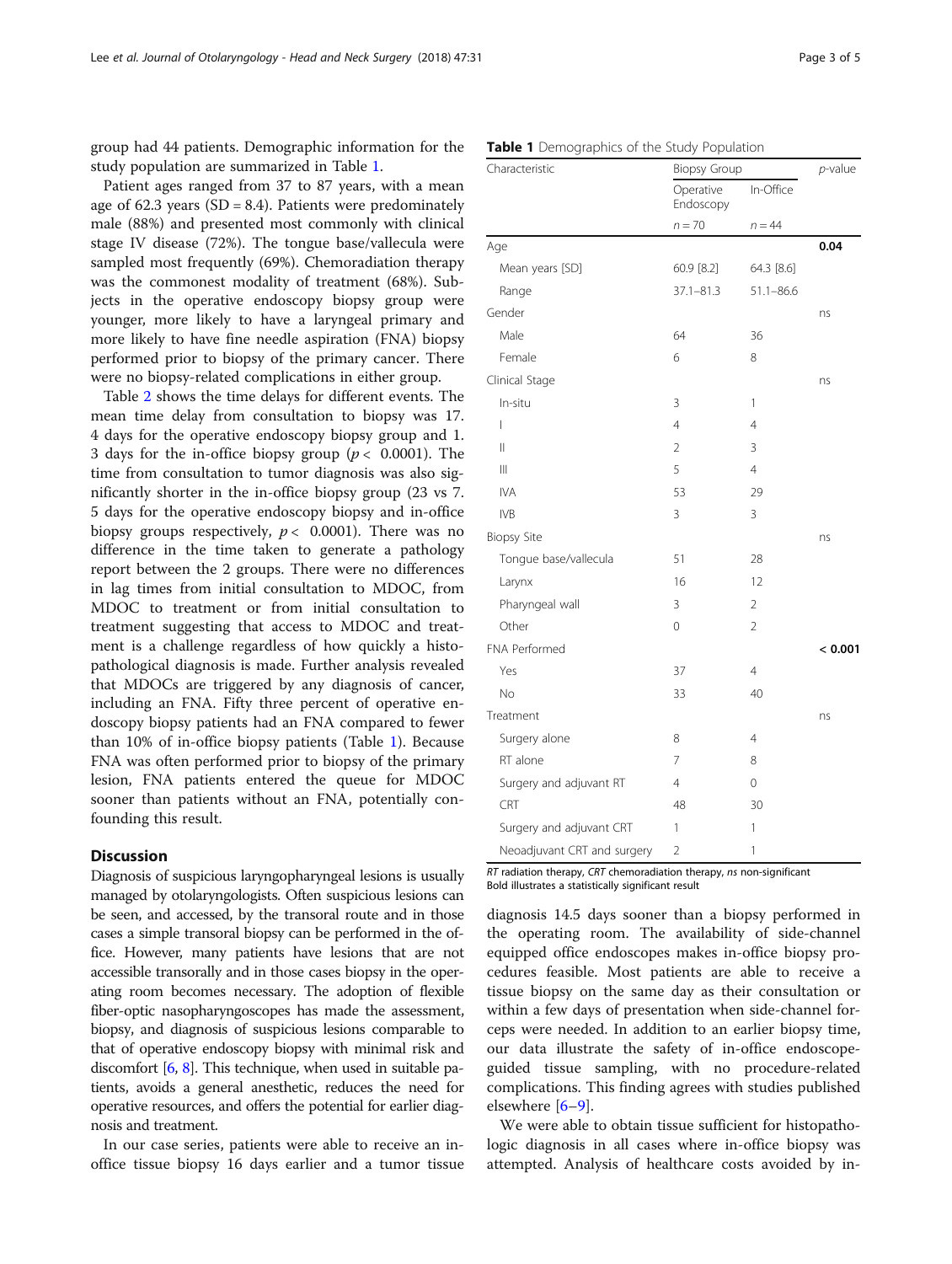<span id="page-3-0"></span>Table 2 Time Delays to Clinical Events

| Fvent                                 |                                   | <b>Biopsy Group</b>    |                  | <i>p</i> -value |  |  |  |
|---------------------------------------|-----------------------------------|------------------------|------------------|-----------------|--|--|--|
|                                       |                                   | Operative<br>Endoscopy | In-Office        |                 |  |  |  |
|                                       |                                   | $n = 70$               | $n = 44$         |                 |  |  |  |
|                                       | <b>ENT Consultation to Biopsy</b> |                        |                  |                 |  |  |  |
|                                       | Mean days<br>(95% C.I.)           | 17.4 (13.5–21.3)       | $1.3$ (-0.2-2.9) | < 0.0001        |  |  |  |
| ENT Consultation to Diagnosis         |                                   |                        |                  |                 |  |  |  |
|                                       | Mean days<br>(95% C.I.)           | 23.0 (18.8–27.2)       | $7.5(5.5-9.4)$   | < 0.0001        |  |  |  |
| Pathology Delay (Biopsy to Diagnosis) |                                   |                        |                  |                 |  |  |  |
|                                       | Mean days<br>(95% C.I.)           | $5.6(4.9-6.4)$         | $6.1(4.9-7.3)$   | ns              |  |  |  |
| FNT Consultation to MDOC              |                                   |                        |                  |                 |  |  |  |
|                                       | Mean days<br>(95% C.I.)           | 23.4 (19.4–27.4)       | 19 (16.0-22.0)   | ns              |  |  |  |
| MDOC to Treatment                     |                                   |                        |                  |                 |  |  |  |
|                                       | Mean days<br>(95% C.I.)           | 33 (27.0–39.0)         | 32 (28.3–35.7)   | ns              |  |  |  |
| <b>FNT Consultation to Treatment</b>  |                                   |                        |                  |                 |  |  |  |
|                                       | Mean days<br>(95% C.I.)           | 51.7 (46.6–56.8)       | 49.6 (44.6–54.6) | ns              |  |  |  |

MDOC multidisciplinary oncology consultation, 95% C.I. 95% confidence interval, ns non-significant

Bold illustrates a statistically significant result

office biopsy was beyond the scope of this study but other authors have reported cost outcomes. In a case series by Naidu et al. (2012), diagnostic in-office biopsy represented a 77% reduction in costs when compared to operative endoscopy biopsy for all patients presenting with laryngopharyngeal tumors [\[8\]](#page-4-0). Because all 44 patients in our in-office biopsy group received diagnostic biopsies, a referral to our pre-admission clinic for anesthesiology and internal medicine consultation, and scheduling for operative time and perioperative care were avoided. This likely resulted in an overall reduction in costs to our healthcare system.

Despite the shorter time delay to biopsy and potential for cost savings, some authors express concern regarding the diagnostic clarity of in-office tissue sampling. Richards et al. (2015) reported pathological variability between in-office and operative endoscopy biopsy of laryngeal lesions, with a relatively low sensitivity of 60% [[9\]](#page-4-0). Of particular concern was the identification of invasive squamous cell carcinoma (SCC); just 15% of inoffice biopsies proved positive for SCC on initial inoffice evaluation. These authors therefore concluded that while in-office biopsies were a safe alternative to operative endoscopy biopsy, they were only moderately successful in identifying dysplastic lesions. Cohen et al. (2013) reported a similarly low sensitivity of 69% and false-negative rate of 33% when compared to direct

operative endoscopy biopsy [[10](#page-4-0)]. These values were comparable to results published in a subsequent study of laryngeal biopsies [[11](#page-4-0)]. The authors therefore recommended that suspicious lesions returned as benign pathology or carcinoma in-situ proceed directly to microlaryngoscopy for histopathological verification. While these study results contrast with other published reports [\[6](#page-4-0)–[8](#page-4-0)], they nevertheless highlight that variables such as biopsy size, depth, and patient tolerance are potential causes of false negative results. These factors need to be considered in the context of the entire clinical picture when determining patient candidacy for in-office biopsy.

Our study found that the time delays from diagnosis to MDOC, MDOC to treatment, and overall time to treatment were equivalent. This is in contrast to Lippert et al. (2014), in which the authors reported an average time saving of 24.6 days to treatment for patients who received a successful in-office biopsy [\[6](#page-4-0)]. In our series the delays from diagnosis to MDOC and treatment were similar between the in-office and operative biopsy groups and the reasons for this are likely multifactorial.

First, patient referrals for MDOC at our cancer center are triggered by a histopathological diagnosis of cancer. Incoming referrals are triaged and reviewed weekly by the Head and Neck Tumor Group. Patients with a diagnosis of cancer on FNA are offered an MDOC even in the absence of a proven primary. Operative endoscopy biopsy can therefore occur after the MDOC and this explains why there were no differences in lag times between the 2 groups.

Second, patients requiring radiation therapy need dental consultation as well as subsequent appointments for fitting of a custom head and neck mold prior to the initiation of radiation. This can take up to 2 weeks, or longer, to complete adding further delay to the initiation of therapy. Third, because 37 of the 70 patients in the operative endoscopy biopsy group initially presented to the MDOC with an FNA biopsy positive for neck malignancy, referral bias is likely present within our population. We therefore believe that a combination of system factors and referral bias explains why we did not see significant reductions in treatment delay in the in-office biopsy group.

Our study has some limitations, primarily its retrospective design and the potential for referral bias as noted above. Despite these shortcomings, the impact on time to biopsy and diagnosis is large and, we believe, real.

Delays in the initiation of treatment for head and neck carcinoma may lead to worse oncologic outcomes therefore strategies that reduce temporal delays ought to be identified and adopted. Our study shows that in-office flexible fiber-optic endoscope-guided biopsy represents a statistically and clinically significant method to expedite